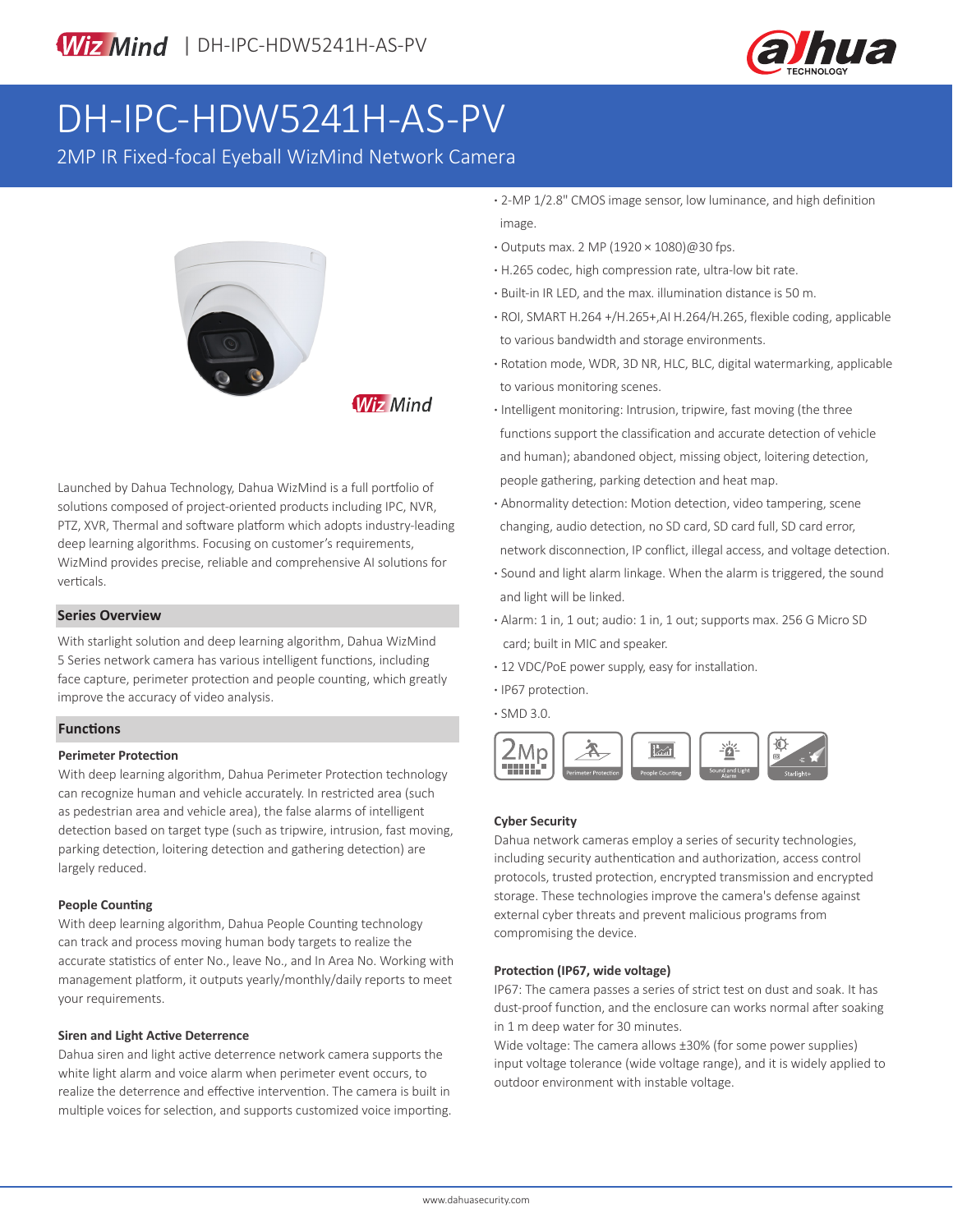# Wiz Mind | DH-IPC-HDW5241H-AS-PV

|                                 | <b>Technical Specification</b> |                                                                                                                                                                          |                       |                                |                                |
|---------------------------------|--------------------------------|--------------------------------------------------------------------------------------------------------------------------------------------------------------------------|-----------------------|--------------------------------|--------------------------------|
| Camera                          |                                |                                                                                                                                                                          |                       |                                |                                |
| Image Sensor                    |                                | 1/2.8" CMOS                                                                                                                                                              |                       |                                |                                |
| Max. Resolution                 |                                | 1920 (H) × 1080 (V)                                                                                                                                                      |                       |                                |                                |
| <b>ROM</b>                      |                                | 128 MB                                                                                                                                                                   |                       |                                |                                |
| <b>RAM</b>                      |                                | 512 MB                                                                                                                                                                   |                       |                                |                                |
| <b>Scanning System</b>          |                                | Progressive                                                                                                                                                              |                       |                                |                                |
| <b>Electronic Shutter Speed</b> |                                | Auto/Manual 1/3 s-1/100,000 s                                                                                                                                            |                       |                                |                                |
| Min. Illumination               |                                | 0.002 lux@F1.6 (Color, 30 IRE)<br>0.0002 lux@F1.6 (B/W, 30 IRE)<br>0 lux (Illuminator on)                                                                                |                       |                                |                                |
| S/N Ratio                       |                                | > 56 dB                                                                                                                                                                  |                       |                                |                                |
| <b>Illumination Distance</b>    |                                | 2.8 mm: 30 m (98.43 ft) (IR)<br>3.6 mm: 30 m (98.43 ft) (IR)<br>6 mm: 50 m (164.04 ft) (IR)                                                                              |                       |                                |                                |
| Illuminator On/Off Control      |                                | Auto; Manual                                                                                                                                                             |                       |                                |                                |
| <b>Illuminator Number</b>       |                                | $1$ (IR LED)<br>1 (Warm light)                                                                                                                                           |                       |                                |                                |
| Pan/Tilt/Rotation Range         |                                | Pan: 0°-360°<br>Tilt: 0°-78°<br>Rotation: 0°-360°                                                                                                                        |                       |                                |                                |
| Lens                            |                                |                                                                                                                                                                          |                       |                                |                                |
| Lens Type                       |                                | Fixed-focal                                                                                                                                                              |                       |                                |                                |
| Lens Mount                      |                                | M12                                                                                                                                                                      |                       |                                |                                |
| <b>Focal Length</b>             |                                | 2.8 mm; 3.6 mm; 6 mm                                                                                                                                                     |                       |                                |                                |
| Max. Aperture                   |                                | F1.6                                                                                                                                                                     |                       |                                |                                |
| <b>Field of View</b>            |                                | 2.8 mm: Horizontal: 106°; Vertical: 57°; Diagonal: 126°<br>3.6 mm: Horizontal: 87°; Vertical: 46°; Diagonal: 104°<br>6 mm: Horizontal: 53°; Vertical: 30°; Diagonal: 60° |                       |                                |                                |
| <b>Iris Control</b>             |                                | Fixed                                                                                                                                                                    |                       |                                |                                |
| <b>Close Focus Distance</b>     |                                | 2.8 mm: 0.6 m (1.97 ft)<br>3.6 mm: 1.2 m (3.94 ft)<br>6 mm: 2.5 m (8.20 ft)                                                                                              |                       |                                |                                |
| <b>DORI</b><br>Distance         | Lens                           | Detect                                                                                                                                                                   | Observe               | Recognize                      | Identify                       |
|                                 | 2.8 <sub>mm</sub>              | 38.6 m<br>(126.64 ft)                                                                                                                                                    | 15.4 m<br>(50.52 ft)  | 7.7 <sub>m</sub><br>(25.26 ft) | 3.9 m<br>(12.80 ft)            |
|                                 | 3.6 mm                         | 55.2 m<br>$(181.10 \text{ ft})$                                                                                                                                          | 22.1 m<br>(72.51 ft)  | 11.0 m<br>(36.09 ft)           | 5.5 m<br>(18.04 ft)            |
|                                 | 6 <sub>mm</sub>                | 82.8 m<br>(271.65 ft)                                                                                                                                                    | 33.1 m<br>(108.60 ft) | 16.6 m<br>(54.46 ft)           | 8.3 <sub>m</sub><br>(27.23 ft) |
| Smart Event                     |                                |                                                                                                                                                                          |                       |                                |                                |
| IVS                             |                                | Abandoned object; missing object                                                                                                                                         |                       |                                |                                |

| People Counting                | Tripwire people counting, generating and exporting<br>report (day/month); people counting in area; queue<br>management; 4 rules can be set for tripwire, people<br>counting in area and queue management.                                                                                                                                                                                                             |  |  |  |  |
|--------------------------------|-----------------------------------------------------------------------------------------------------------------------------------------------------------------------------------------------------------------------------------------------------------------------------------------------------------------------------------------------------------------------------------------------------------------------|--|--|--|--|
| Smart Search                   | Work together with Smart NVR to perform refine<br>intelligent search, event extraction and merging to event<br>videos                                                                                                                                                                                                                                                                                                 |  |  |  |  |
| Video                          |                                                                                                                                                                                                                                                                                                                                                                                                                       |  |  |  |  |
| Video Compression              | H.265; H.264; H.264H; H.264B; MJPEG (Only supported<br>by the sub stream)                                                                                                                                                                                                                                                                                                                                             |  |  |  |  |
| Smart Codec                    | Smart H.265+; Smart H.264+                                                                                                                                                                                                                                                                                                                                                                                            |  |  |  |  |
| AI Coding                      | AI H.265; AI H.264                                                                                                                                                                                                                                                                                                                                                                                                    |  |  |  |  |
| Video Frame Rate               | Main stream: 1080p (1-25/30 fps)<br>Sub stream: D1 (1-25/30 fps)<br>Third stream: 1080p (1-25/30 fps)<br>*The values above are the max. frame rates of each<br>stream; for multiple streams, the values will be subjected<br>to the total encoding capacity.                                                                                                                                                          |  |  |  |  |
| <b>Stream Capability</b>       | 3 streams                                                                                                                                                                                                                                                                                                                                                                                                             |  |  |  |  |
| Resolution                     | 1080p (1920 × 1080); 1.3M (1280 × 960); 720p (1280<br>× 720); D1 (704 × 576/704 × 480); VGA (640 × 480); CIF<br>$(352 \times 288/352 \times 240)$                                                                                                                                                                                                                                                                     |  |  |  |  |
| <b>Bit Rate Control</b>        | CBR/VBR                                                                                                                                                                                                                                                                                                                                                                                                               |  |  |  |  |
| Video Bit Rate                 | H.264: 3 kbps-20480 kbps<br>H.265: 3 kbps-20480 kbps                                                                                                                                                                                                                                                                                                                                                                  |  |  |  |  |
| Day/Night                      | Auto(ICR)/Color/B/W                                                                                                                                                                                                                                                                                                                                                                                                   |  |  |  |  |
| BLC                            | Yes                                                                                                                                                                                                                                                                                                                                                                                                                   |  |  |  |  |
| HLC                            | Yes                                                                                                                                                                                                                                                                                                                                                                                                                   |  |  |  |  |
| WDR                            | 120 dB                                                                                                                                                                                                                                                                                                                                                                                                                |  |  |  |  |
| Scene Self-adaptation<br>(SSA) | Yes                                                                                                                                                                                                                                                                                                                                                                                                                   |  |  |  |  |
| White Balance                  | Auto; natural; street lamp; outdoor; manual; regional<br>custom                                                                                                                                                                                                                                                                                                                                                       |  |  |  |  |
| Gain Control                   | Auto;Manual                                                                                                                                                                                                                                                                                                                                                                                                           |  |  |  |  |
| Noise Reduction                | 3D NR                                                                                                                                                                                                                                                                                                                                                                                                                 |  |  |  |  |
| <b>Motion Detection</b>        | OFF/ON (4 areas, rectangular)                                                                                                                                                                                                                                                                                                                                                                                         |  |  |  |  |
| Region of Interest (RoI)       | Yes (4 areas)                                                                                                                                                                                                                                                                                                                                                                                                         |  |  |  |  |
| Defog                          | Yes                                                                                                                                                                                                                                                                                                                                                                                                                   |  |  |  |  |
| Image Rotation                 | 0°/90°/180°/270° (Support 90°/270° with 4M resolution<br>and lower)                                                                                                                                                                                                                                                                                                                                                   |  |  |  |  |
| Mirror                         | Yes                                                                                                                                                                                                                                                                                                                                                                                                                   |  |  |  |  |
| Privacy Masking                | 8 areas                                                                                                                                                                                                                                                                                                                                                                                                               |  |  |  |  |
| Audio                          |                                                                                                                                                                                                                                                                                                                                                                                                                       |  |  |  |  |
| Built-in MIC                   | Yes                                                                                                                                                                                                                                                                                                                                                                                                                   |  |  |  |  |
| Audio Compression              | PCM; G.711a; G.711Mu; G.726; G.723                                                                                                                                                                                                                                                                                                                                                                                    |  |  |  |  |
| Alarm                          |                                                                                                                                                                                                                                                                                                                                                                                                                       |  |  |  |  |
| Alarm Event                    | No SD card; SD card full; SD card error; network<br>disconnection; IP conflict; illegal access; motion<br>detection; video tampering; tripwire; intrusion; fast<br>moving; abandoned object; missing object; loitering<br>detection; people gathering; parking detection; scene<br>changing; audio detection; external alarm; SMD; people<br>counting in area; stay detection; people counting;<br>security exception |  |  |  |  |
|                                |                                                                                                                                                                                                                                                                                                                                                                                                                       |  |  |  |  |

| Heat Map                   | Yes                                                                                                                                                                                                  |  |  |  |  |
|----------------------------|------------------------------------------------------------------------------------------------------------------------------------------------------------------------------------------------------|--|--|--|--|
| Professional, intelligent  |                                                                                                                                                                                                      |  |  |  |  |
| IVS (Perimeter Protection) | Intrusion, tripwire, fast moving (the three functions<br>support the classification and accurate detection<br>of vehicle and human); loitering detection, people<br>gathering, and parking detection |  |  |  |  |
| SMD 3.0                    | Less false alarm, longer detection distance                                                                                                                                                          |  |  |  |  |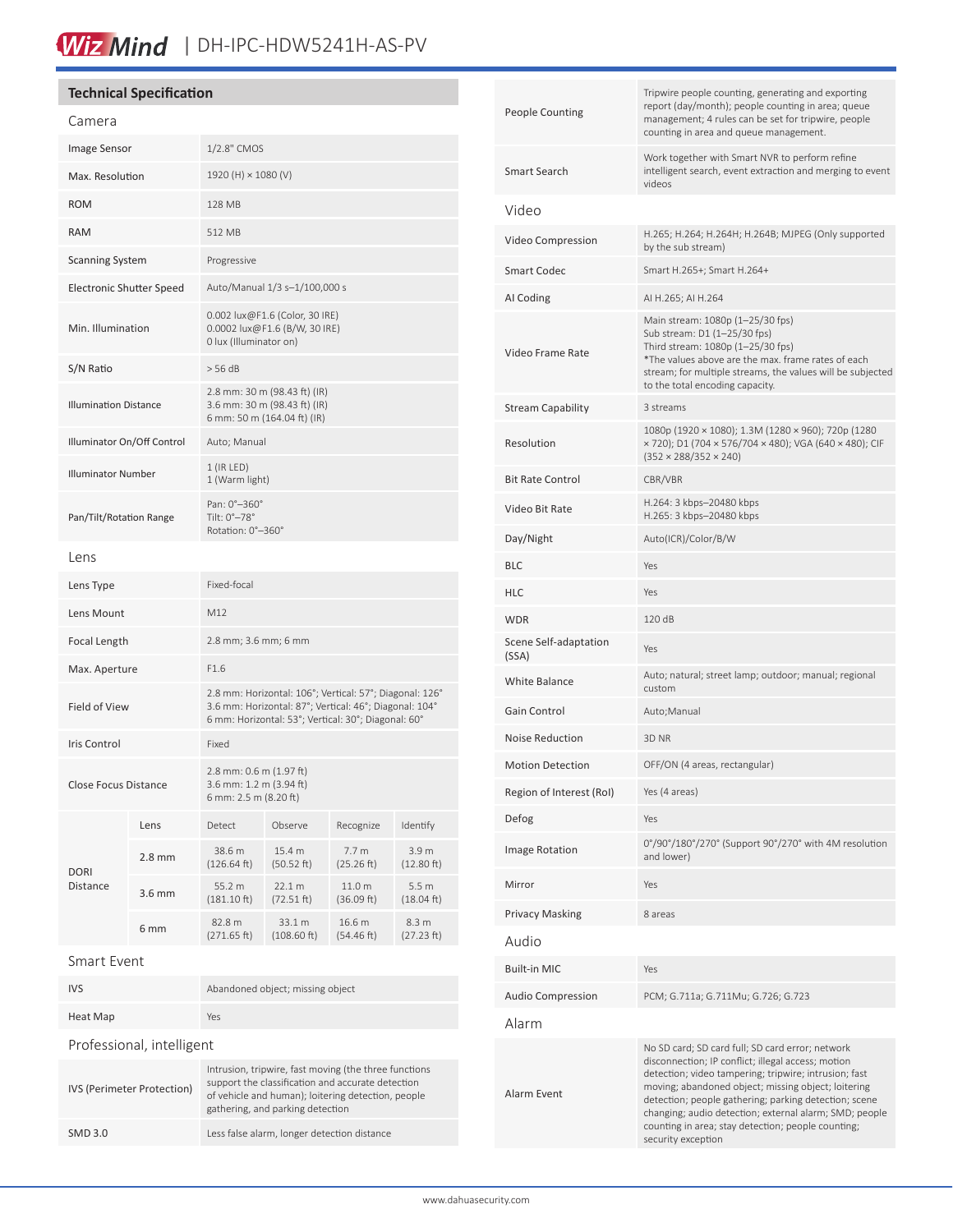# Wiz Mind | DH-IPC-HDW5241H-AS-PV

#### Network

| Network Port                 | RJ-45 (10/100 Base-T)                                                                                                                                                                                                                                                 |  |  |
|------------------------------|-----------------------------------------------------------------------------------------------------------------------------------------------------------------------------------------------------------------------------------------------------------------------|--|--|
| SDK and API                  | Yes                                                                                                                                                                                                                                                                   |  |  |
| <b>Cyber Security</b>        | Video encryption; Firmware encryption; Configuration<br>encryption; Digest; WSSE; Account lockout; Security logs;<br>IP/MAC filtering; Generation and importing of X.509<br>certification; syslog; HTTPS; 802.1x; Trusted boot; Trusted<br>execution; Trusted upgrade |  |  |
| Network Protocol             | IPv4; IPv6; HTTP; HTTPS; TCP; UDP; ARP; RTP; RTSP; RTCP;<br>RTMP; SMTP; FTP; SFTP; DHCP; DNS; DDNS; QoS; UPnP;<br>NTP; Multicast; ICMP; IGMP; NFS; SAMBA; PPPoE; 802.1x;<br><b>SNMP</b>                                                                               |  |  |
| Interoperability             | ONVIF (Profile S/Profile G/Profile T); CGI; Milestone; P2P                                                                                                                                                                                                            |  |  |
| User/Host                    | 20 (Total bandwidth: 80 M)                                                                                                                                                                                                                                            |  |  |
| Storage                      | FTP; SFTP; Micro SD card (support max. 256 GB); NAS                                                                                                                                                                                                                   |  |  |
| <b>Browser</b>               | IE: IE 8 and later<br>Chrome<br>Firefox                                                                                                                                                                                                                               |  |  |
| Management Software          | Smart PSS; DSS; DMSS                                                                                                                                                                                                                                                  |  |  |
| Mobile Client                | iOS; Android                                                                                                                                                                                                                                                          |  |  |
| Certification                |                                                                                                                                                                                                                                                                       |  |  |
| Certifications               | CE-LVD: EN60950-1<br>CE-EMC: Electromagnetic Compatibility Directive<br>2014/30/EU<br>FCC: 47 CFR FCC Part 15, Subpart B<br>UL/CUL:<br>UL60950-1<br>CAN/CSA C22.2 No.60950-1-07                                                                                       |  |  |
| Port                         |                                                                                                                                                                                                                                                                       |  |  |
| Audio Input                  | 1 channel (RCA port)                                                                                                                                                                                                                                                  |  |  |
| <b>Audio Output</b>          | 1 channel (RCA port)                                                                                                                                                                                                                                                  |  |  |
| Alarm Input                  | 1 channel in: 5 mA 3V-5 VDC                                                                                                                                                                                                                                           |  |  |
| Alarm Output                 | 1 channel out: 300 mA 12 VDC                                                                                                                                                                                                                                          |  |  |
| Power                        |                                                                                                                                                                                                                                                                       |  |  |
| Power Supply                 | 12 VDC/PoE (802.3af)                                                                                                                                                                                                                                                  |  |  |
| Power Consumption            | Basic: 2 W (12 VDC); 2.6 W (PoE)<br>Max. (H.265 + three streams + intelligence on + IR on +<br>warm light + max. speaker volume ): 7.9 W (12 VDC); 9.4<br>W (PoE)                                                                                                     |  |  |
| Fnvironment                  |                                                                                                                                                                                                                                                                       |  |  |
| <b>Operating Temperature</b> | $-40$ °C to +60 °C (-40 °F to +140 °F)                                                                                                                                                                                                                                |  |  |
| <b>Operating Humidity</b>    | < 95%                                                                                                                                                                                                                                                                 |  |  |
| <b>Storage Temperature</b>   | -40 °C to +60 °C (-40 °F to +140 °F)                                                                                                                                                                                                                                  |  |  |
| Protection                   | <b>IP67</b>                                                                                                                                                                                                                                                           |  |  |
| Structure                    |                                                                                                                                                                                                                                                                       |  |  |
| Casing                       | Metal + plastic                                                                                                                                                                                                                                                       |  |  |
| <b>Product Dimensions</b>    | $\Phi$ 122 mm × 113.5 mm ( $\Phi$ 4.80" × 4.47")                                                                                                                                                                                                                      |  |  |
| Net Weight                   | 485 g (1.07 lb)                                                                                                                                                                                                                                                       |  |  |
| <b>Gross Weight</b>          | 650 g (1.43 lb)                                                                                                                                                                                                                                                       |  |  |

# **Ordering Information** Type Model Description 2MP Camera DH-IPC-HDW5241HP-AS-PV 2MP IR Fixed-focal Eyeball WizMind Network Camera, PAL DH-IPC-HDW5241HN-AS-PV 2MP IR Fixed-focal Eyeball WizMind Network Camera, NTSC Accessories (Optional) PFB203W Wall Mount Bracket PFA137 Junction Box PFA130-E Junction box PFA152-E POle Mount Bracket PFA151 Corner Mount Bracket PFM321D 12 VDC 1A Power Adapter LR1002-1ET/1EC Single-port Long Reach Ethernet over Coax Extender

### **Accessories**

### Optional:



Bracket

PFA152-E Pole Mount Bracket

LR1002-1ET/1EC Single-port Long Reach Ethernet Over Coax Extender

 $\blacksquare$ 



PFM900-E Integrated Mount Tester



PFA137 Junction Box

PFA130-E JunctionBox

Adapter











Junction Mount Wall Mount Pole Mount(Vertical)

PFM321D 12 VDC 1A Power



PFM900-E Integrated Mount Tester

www.dahuasecurity.com